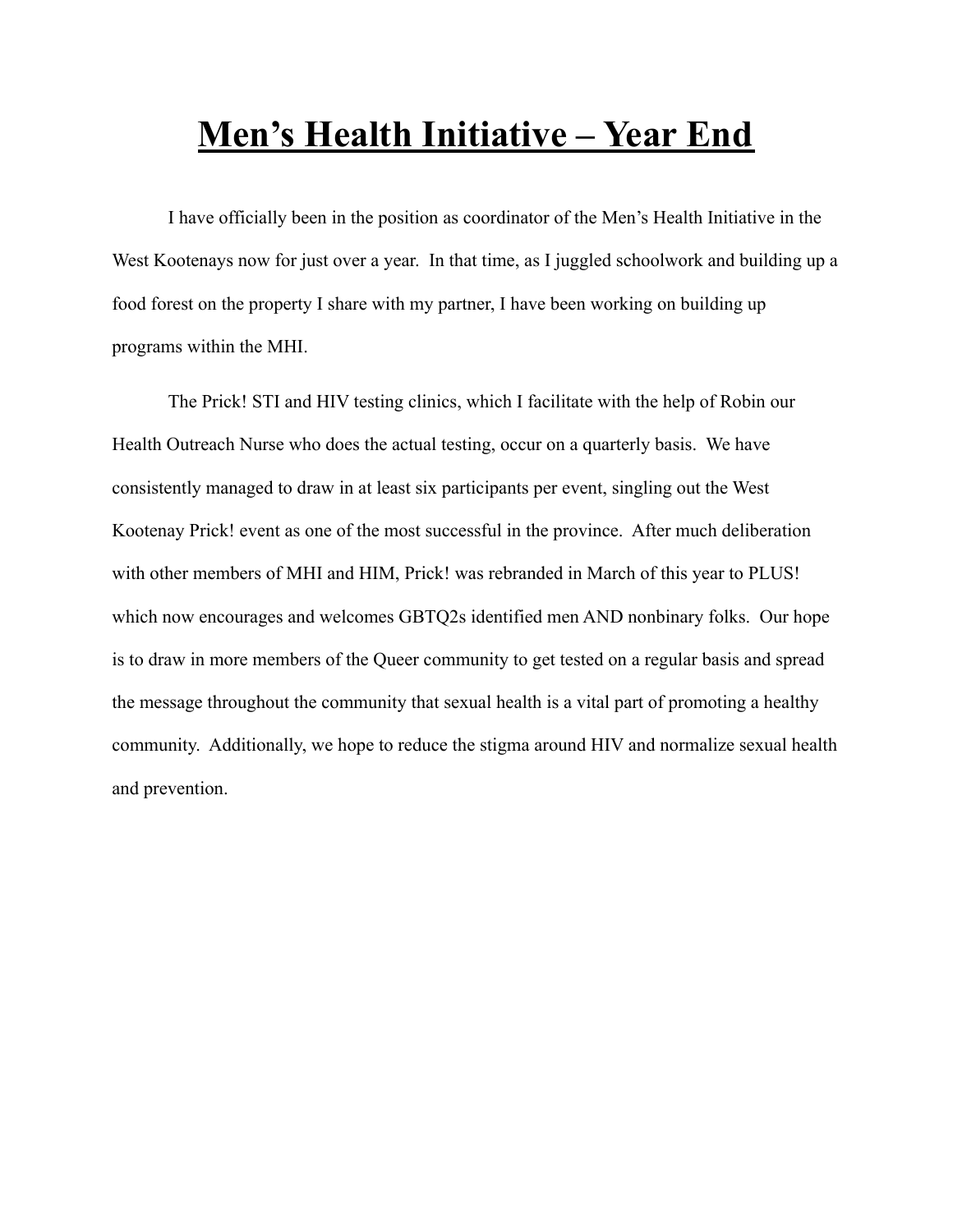

I started up a support group for Gay, Bisexual, Trans, Queer, and two-spirit identified men and nonbinary folks in February of this year. It began as an online zoom meeting with six folks looking to connect with their community and break out of the isolation from two years of pandemic-related fatigue. At the beginning of April, I switched formats for the support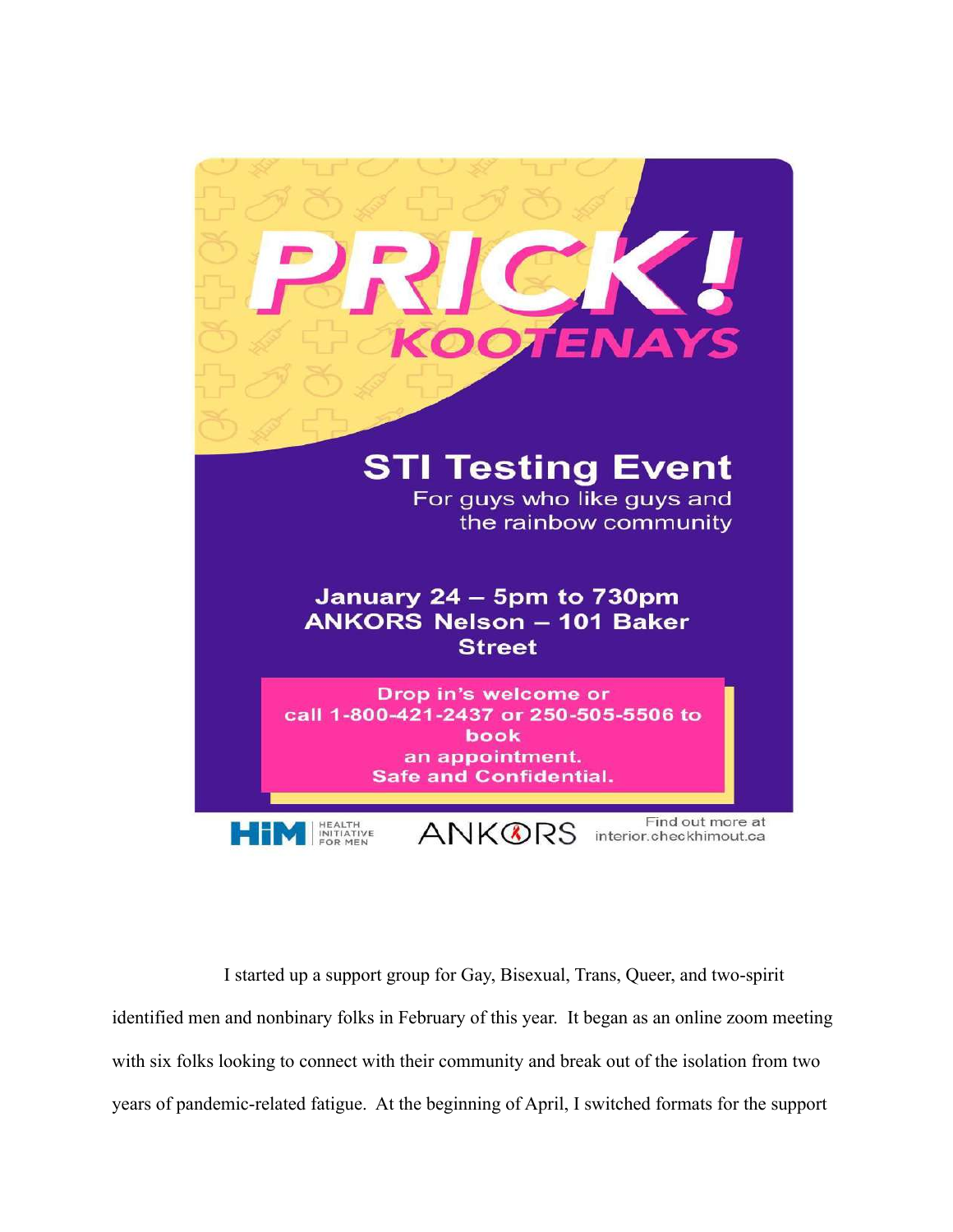group from online to in-person and ended up with eight participants joining. Common themes of loneliness, isolation, disconnection from the queer community, and anxiety/depression arose from our discussions but the group which I had planned for an hour and a half ended up stretching to nearly three hours in length. This support group has now become a monthly event and I'm certain as the pandemic winds down and even more restriction lift, it will become more and more attended.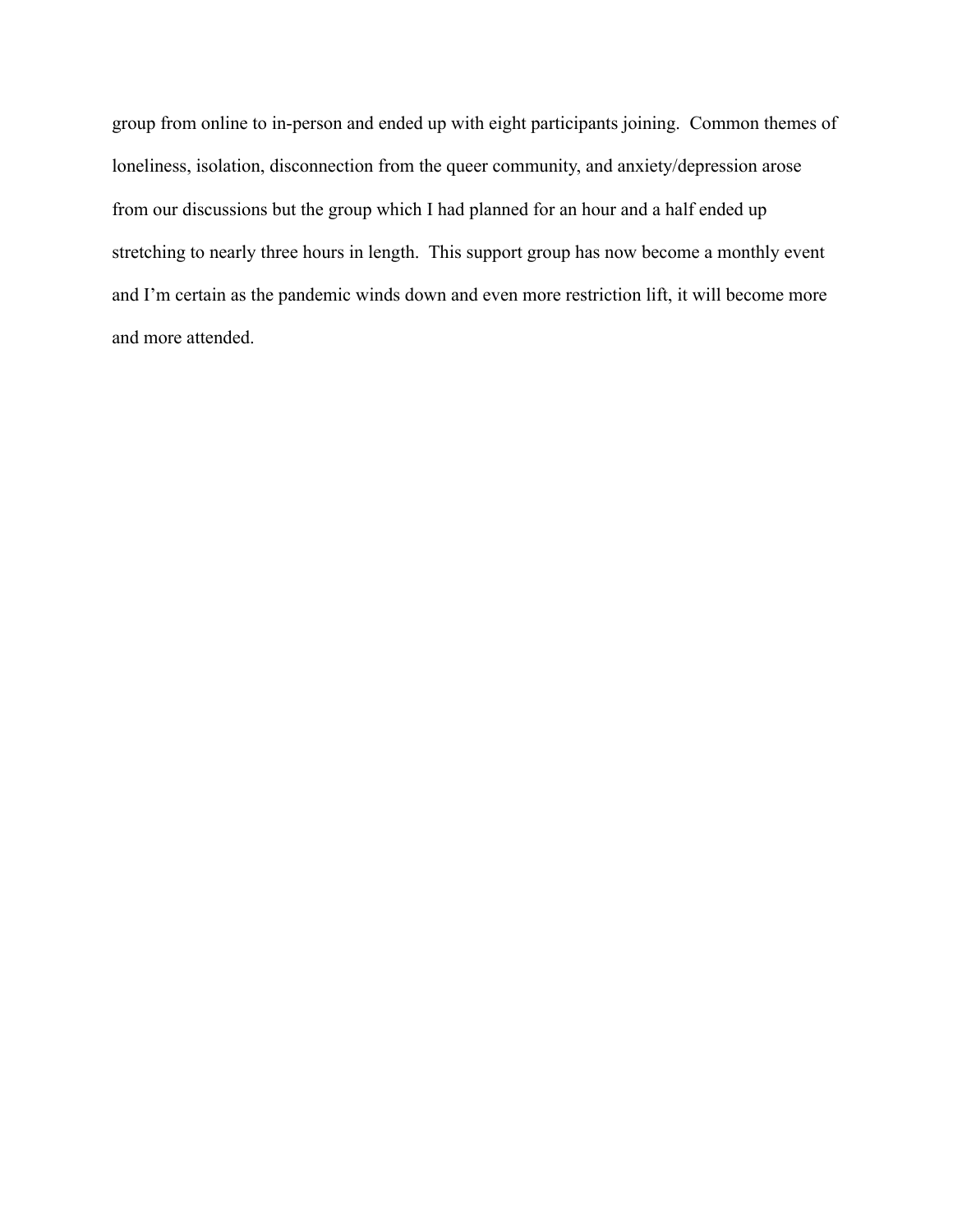## **KOTENAY QUEER MEN, 2S AND NON-BINARY SUPPORT GROUP**



brought to you by menshealthinbc.com and ankors.bc.ca kootenaymhi@gmail.com